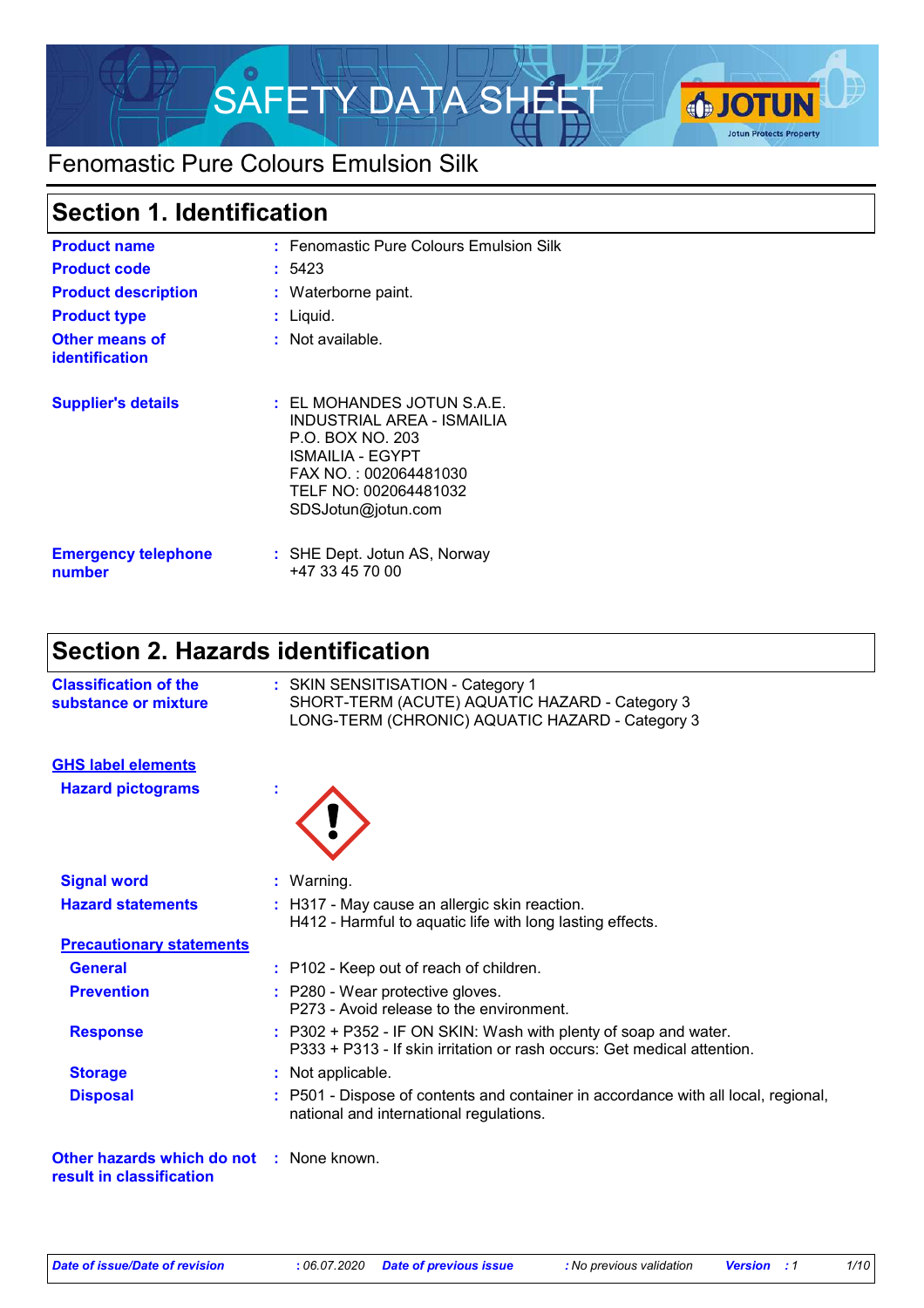### **Section 3. Composition/information on ingredients**

#### **Other means of Substance/mixture**

**identification**

**:** Mixture

**:** Not available.

#### **CAS number/other identifiers**

| <b>CAS number</b>   | : Not applicable. |
|---------------------|-------------------|
| <b>EC</b> number    | : Mixture.        |
| <b>Product code</b> | : 5423            |

| Ingredient name                               | $\frac{9}{6}$ | <b>CAS number</b> |
|-----------------------------------------------|---------------|-------------------|
| lammonia                                      | l≤0.3         | 1336-21-6         |
| Alcohols, C16-18 and C18-unsatd., ethoxylated | 50.3          | 68920-66-1        |
| $ C(M) T/MIT$ (3:1)                           | l≤0.013       | 55965-84-9        |

**There are no additional ingredients present which, within the current knowledge of the supplier and in the concentrations applicable, are classified as hazardous to health or the environment and hence require reporting in this section.**

**Occupational exposure limits, if available, are listed in Section 8.**

### **Section 4. First aid measures**

#### Wash out mouth with water. Remove dentures if any. Remove victim to fresh air and keep at rest in a position comfortable for breathing. If material has been swallowed and the exposed person is conscious, give small quantities of water to drink. Stop if the exposed person feels sick as vomiting may be dangerous. Do not induce vomiting unless directed to do so by medical personnel. If vomiting occurs, the head should be kept low so that vomit does not enter the lungs. Get medical attention if adverse health effects persist or are severe. Never give anything by mouth to an unconscious person. If unconscious, place in recovery position and get medical attention immediately. Maintain an open airway. Loosen tight clothing such as a collar, tie, belt or waistband. : Immediately flush eyes with plenty of water, occasionally lifting the upper and lower eyelids. Check for and remove any contact lenses. Continue to rinse for at least 10 minutes. Get medical attention if irritation occurs. Wash with plenty of soap and water. Remove contaminated clothing and shoes. **:** Wash contaminated clothing thoroughly with water before removing it, or wear gloves. Continue to rinse for at least 10 minutes. Get medical attention. In the event of any complaints or symptoms, avoid further exposure. Wash clothing before reuse. Clean shoes thoroughly before reuse. Remove victim to fresh air and keep at rest in a position comfortable for breathing. **:** If not breathing, if breathing is irregular or if respiratory arrest occurs, provide artificial respiration or oxygen by trained personnel. It may be dangerous to the person providing aid to give mouth-to-mouth resuscitation. Get medical attention if adverse health effects persist or are severe. If unconscious, place in recovery position and get medical attention immediately. Maintain an open airway. Loosen tight clothing such as a collar, tie, belt or waistband. **Eye contact Skin contact Inhalation Ingestion : Description of necessary first aid measures**

|                                       | Most important symptoms/effects, acute and delayed  |
|---------------------------------------|-----------------------------------------------------|
| <b>Potential acute health effects</b> |                                                     |
| <b>Eye contact</b>                    | : No known significant effects or critical hazards. |
| <b>Inhalation</b>                     | : No known significant effects or critical hazards. |
| <b>Skin contact</b>                   | : May cause an allergic skin reaction.              |
| <b>Ingestion</b>                      | : No known significant effects or critical hazards. |
| <b>Over-exposure signs/symptoms</b>   |                                                     |
| <b>Eye contact</b>                    | : No specific data.                                 |
| <b>Inhalation</b>                     | : No specific data.                                 |
|                                       |                                                     |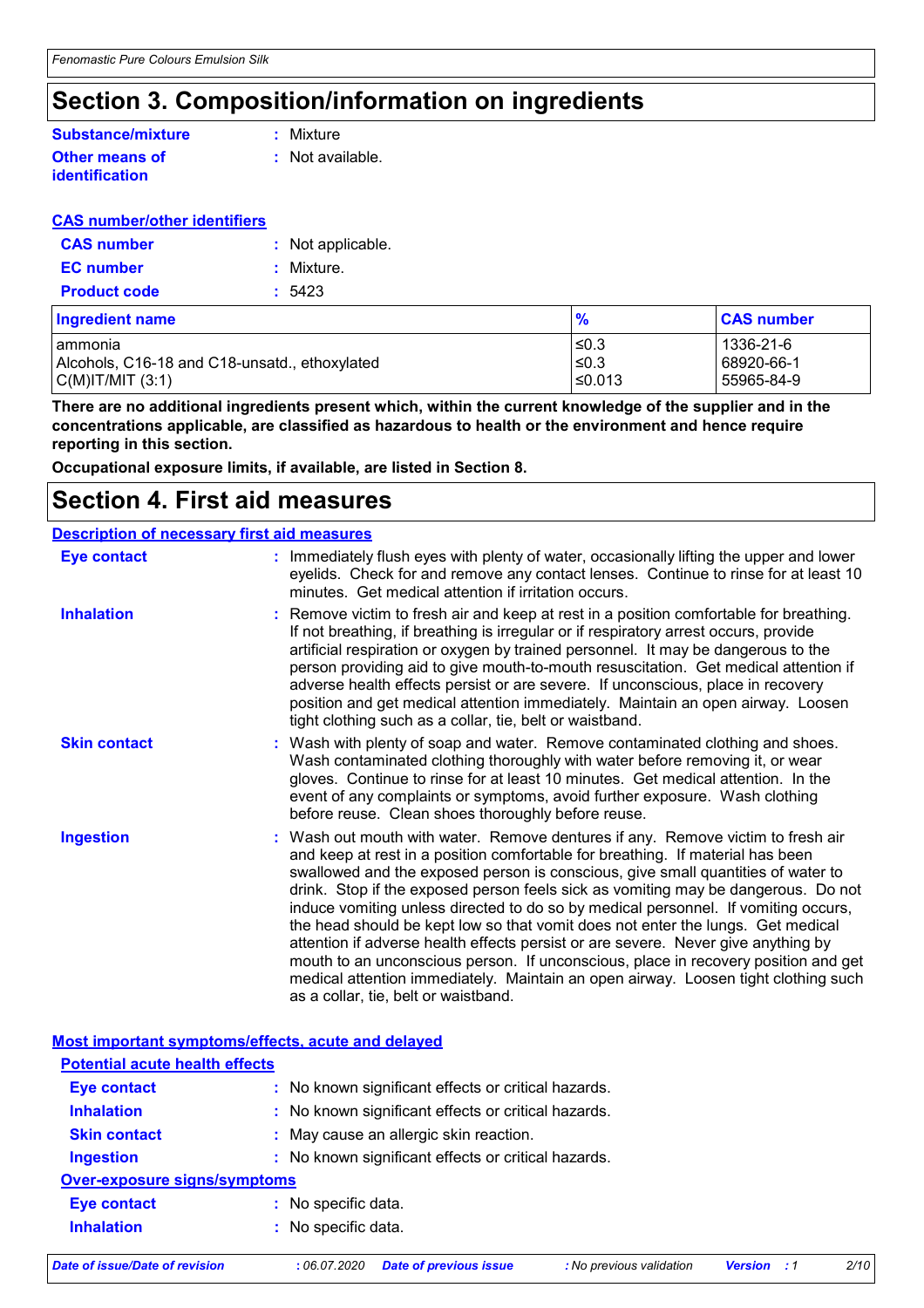## **Section 4. First aid measures**

| : Adverse symptoms may include the following:<br>irritation<br>redness                                                                                                                                                                                                   |
|--------------------------------------------------------------------------------------------------------------------------------------------------------------------------------------------------------------------------------------------------------------------------|
| : No specific data.                                                                                                                                                                                                                                                      |
|                                                                                                                                                                                                                                                                          |
| <u>Indication of immediate medical attention and special treatment needed, if necessary</u>                                                                                                                                                                              |
| : Treat symptomatically. Contact poison treatment specialist immediately if large<br>quantities have been ingested or inhaled.                                                                                                                                           |
| : No specific treatment.                                                                                                                                                                                                                                                 |
| : No action shall be taken involving any personal risk or without suitable training. It<br>may be dangerous to the person providing aid to give mouth-to-mouth resuscitation.<br>Wash contaminated clothing thoroughly with water before removing it, or wear<br>gloves. |
|                                                                                                                                                                                                                                                                          |

#### **See toxicological information (Section 11)**

# **Section 5. Firefighting measures**

| <b>Extinguishing media</b>                               |                                                                                                                                                                                                                                                                                                      |
|----------------------------------------------------------|------------------------------------------------------------------------------------------------------------------------------------------------------------------------------------------------------------------------------------------------------------------------------------------------------|
| <b>Suitable extinguishing</b><br>media                   | : Use an extinguishing agent suitable for the surrounding fire.                                                                                                                                                                                                                                      |
| <b>Unsuitable extinguishing</b><br>media                 | : None known.                                                                                                                                                                                                                                                                                        |
| <b>Specific hazards arising</b><br>from the chemical     | : In a fire or if heated, a pressure increase will occur and the container may burst.<br>This material is harmful to aquatic life with long lasting effects. Fire water<br>contaminated with this material must be contained and prevented from being<br>discharged to any waterway, sewer or drain. |
| <b>Hazardous thermal</b><br>decomposition products       | : Decomposition products may include the following materials:<br>carbon dioxide<br>carbon monoxide<br>metal oxide/oxides                                                                                                                                                                             |
| <b>Special protective actions</b><br>for fire-fighters   | : Promptly isolate the scene by removing all persons from the vicinity of the incident if<br>there is a fire. No action shall be taken involving any personal risk or without<br>suitable training.                                                                                                  |
| <b>Special protective</b><br>equipment for fire-fighters | : Fire-fighters should wear appropriate protective equipment and self-contained<br>breathing apparatus (SCBA) with a full face-piece operated in positive pressure<br>mode.                                                                                                                          |

## **Section 6. Accidental release measures**

|                                  | Personal precautions, protective equipment and emergency procedures                                                                                                                                                                                                                                                                                                                                             |
|----------------------------------|-----------------------------------------------------------------------------------------------------------------------------------------------------------------------------------------------------------------------------------------------------------------------------------------------------------------------------------------------------------------------------------------------------------------|
| For non-emergency<br>personnel   | : No action shall be taken involving any personal risk or without suitable training.<br>Evacuate surrounding areas. Keep unnecessary and unprotected personnel from<br>entering. Do not touch or walk through spilt material. Avoid breathing vapour or<br>mist. Provide adequate ventilation. Wear appropriate respirator when ventilation is<br>inadequate. Put on appropriate personal protective equipment. |
|                                  | For emergency responders : If specialised clothing is required to deal with the spillage, take note of any<br>information in Section 8 on suitable and unsuitable materials. See also the<br>information in "For non-emergency personnel".                                                                                                                                                                      |
| <b>Environmental precautions</b> | : Avoid dispersal of spilt material and runoff and contact with soil, waterways, drains<br>and sewers. Inform the relevant authorities if the product has caused environmental<br>pollution (sewers, waterways, soil or air). Water polluting material. May be harmful<br>to the environment if released in large quantities.                                                                                   |

#### **Methods and material for containment and cleaning up**

| Date of issue/Date of revision | : 06.07.2020 Date of previous issue | : No previous validation | <b>Version</b> : 1 | 3/10 |
|--------------------------------|-------------------------------------|--------------------------|--------------------|------|
|                                |                                     |                          |                    |      |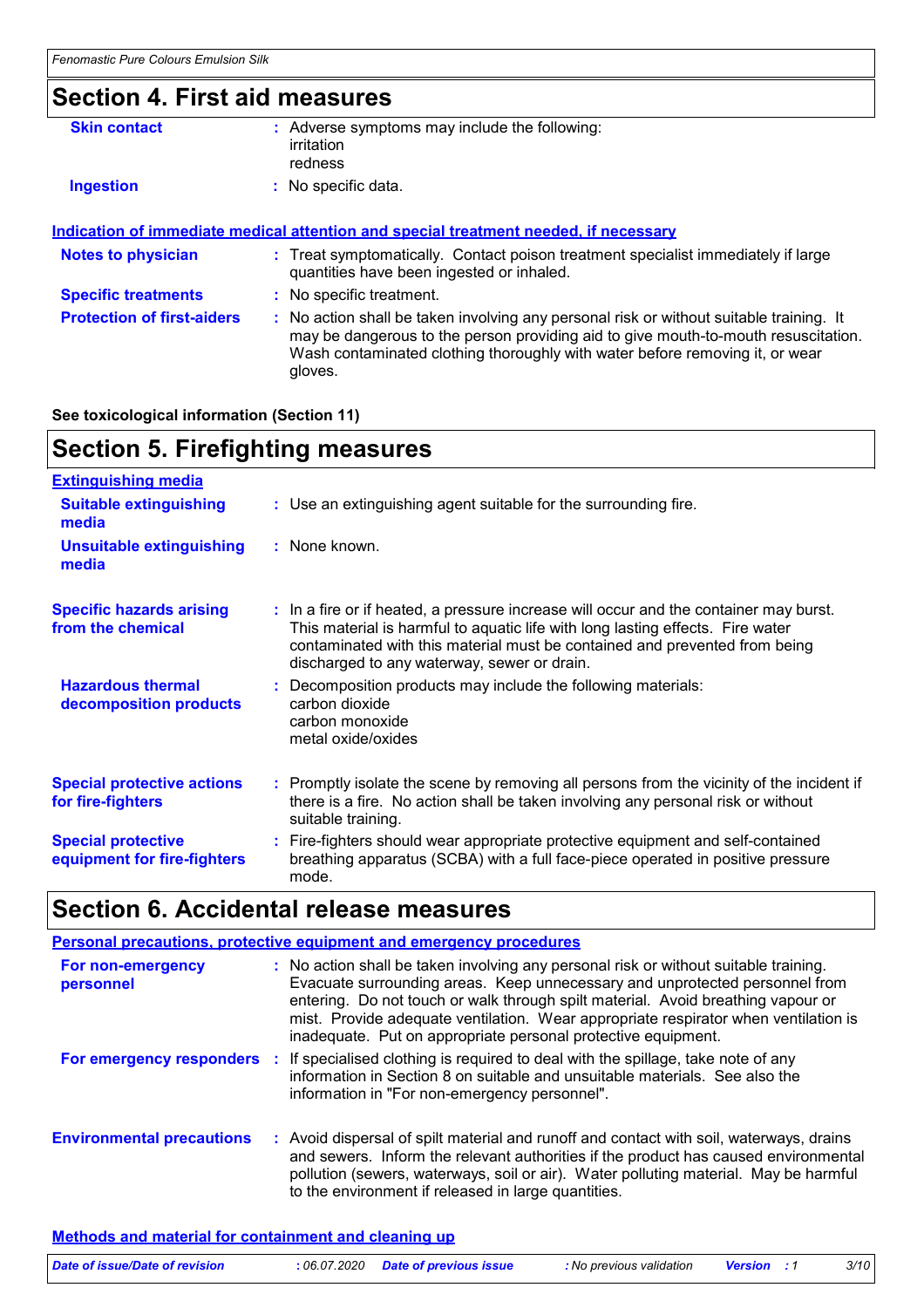### **Section 6. Accidental release measures**

| <b>Small spill</b> | : Stop leak if without risk. Move containers from spill area. Dilute with water and mop<br>up if water-soluble. Alternatively, or if water-insoluble, absorb with an inert dry<br>material and place in an appropriate waste disposal container. Dispose of via a<br>licensed waste disposal contractor.                                                                                                                                                                                                                                                                                                                                                                                                          |
|--------------------|-------------------------------------------------------------------------------------------------------------------------------------------------------------------------------------------------------------------------------------------------------------------------------------------------------------------------------------------------------------------------------------------------------------------------------------------------------------------------------------------------------------------------------------------------------------------------------------------------------------------------------------------------------------------------------------------------------------------|
| <b>Large spill</b> | : Stop leak if without risk. Move containers from spill area. Approach the release<br>from upwind. Prevent entry into sewers, water courses, basements or confined<br>areas. Wash spillages into an effluent treatment plant or proceed as follows.<br>Contain and collect spillage with non-combustible, absorbent material e.g. sand,<br>earth, vermiculite or diatomaceous earth and place in container for disposal<br>according to local regulations (see Section 13). Dispose of via a licensed waste<br>disposal contractor. Contaminated absorbent material may pose the same hazard<br>as the spilt product. Note: see Section 1 for emergency contact information and<br>Section 13 for waste disposal. |

## **Section 7. Handling and storage**

#### **Precautions for safe handling**

| <b>Protective measures</b>                                                       | : Put on appropriate personal protective equipment (see Section 8). Persons with a<br>history of skin sensitization problems should not be employed in any process in<br>which this product is used. Do not get in eyes or on skin or clothing. Do not ingest.<br>Avoid breathing vapour or mist. Avoid release to the environment. Keep in the<br>original container or an approved alternative made from a compatible material, kept<br>tightly closed when not in use. Empty containers retain product residue and can be<br>hazardous. Do not reuse container.                  |
|----------------------------------------------------------------------------------|-------------------------------------------------------------------------------------------------------------------------------------------------------------------------------------------------------------------------------------------------------------------------------------------------------------------------------------------------------------------------------------------------------------------------------------------------------------------------------------------------------------------------------------------------------------------------------------|
| <b>Advice on general</b><br>occupational hygiene                                 | : Eating, drinking and smoking should be prohibited in areas where this material is<br>handled, stored and processed. Workers should wash hands and face before<br>eating, drinking and smoking. Remove contaminated clothing and protective<br>equipment before entering eating areas. See also Section 8 for additional<br>information on hygiene measures.                                                                                                                                                                                                                       |
| <b>Conditions for safe storage,</b><br>including any<br><i>incompatibilities</i> | : Store in accordance with local regulations. Store in original container protected<br>from direct sunlight in a dry, cool and well-ventilated area, away from incompatible<br>materials (see Section 10) and food and drink. Keep container tightly closed and<br>sealed until ready for use. Containers that have been opened must be carefully<br>resealed and kept upright to prevent leakage. Do not store in unlabelled containers.<br>Use appropriate containment to avoid environmental contamination. See Section 10<br>for incompatible materials before handling or use. |

### **Section 8. Exposure controls/personal protection**

#### None. **Environmental exposure controls :** Emissions from ventilation or work process equipment should be checked to ensure they comply with the requirements of environmental protection legislation. In some cases, fume scrubbers, filters or engineering modifications to the process equipment will be necessary to reduce emissions to acceptable levels. **Appropriate engineering controls :** Good general ventilation should be sufficient to control worker exposure to airborne contaminants. Wash hands, forearms and face thoroughly after handling chemical products, before eating, smoking and using the lavatory and at the end of the working period. Appropriate techniques should be used to remove potentially contaminated clothing. Contaminated work clothing should not be allowed out of the workplace. Wash contaminated clothing before reusing. Ensure that eyewash stations and safety showers are close to the workstation location. **Hygiene measures : Individual protection measures Occupational exposure limits**

**Control parameters**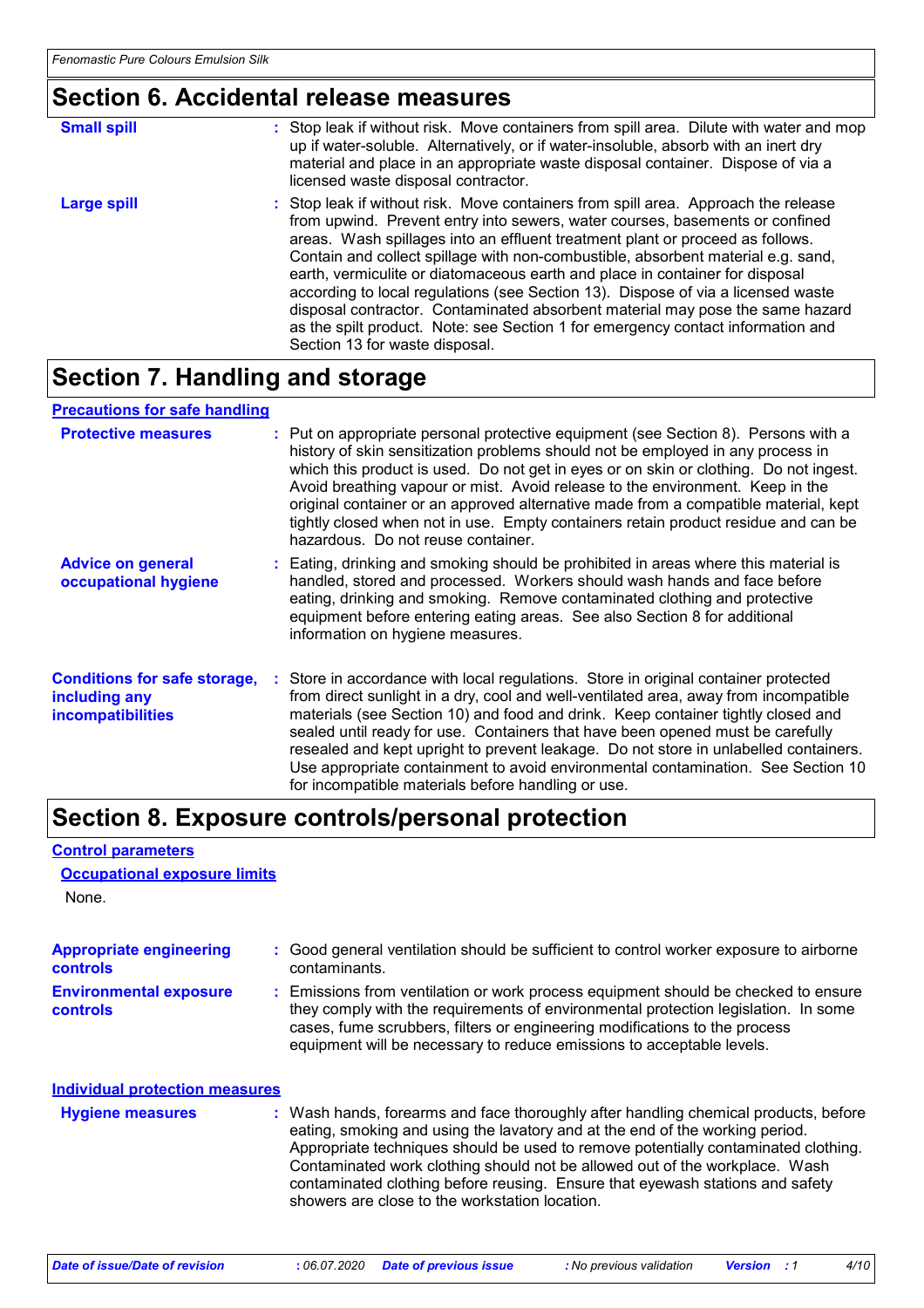# **Section 8. Exposure controls/personal protection**

| <b>Eye/face protection</b>    | : Safety eyewear complying to EN 166 should be used when a risk assessment<br>indicates this is necessary to avoid exposure to liquid splashes, mists, gases or<br>dusts. If contact is possible, the following protection should be worn, unless the<br>assessment indicates a higher degree of protection: safety glasses with side-<br>shields.                                                                                                                                                                                                                                                                                                                                                                                                                                                                                  |
|-------------------------------|-------------------------------------------------------------------------------------------------------------------------------------------------------------------------------------------------------------------------------------------------------------------------------------------------------------------------------------------------------------------------------------------------------------------------------------------------------------------------------------------------------------------------------------------------------------------------------------------------------------------------------------------------------------------------------------------------------------------------------------------------------------------------------------------------------------------------------------|
| <b>Skin protection</b>        |                                                                                                                                                                                                                                                                                                                                                                                                                                                                                                                                                                                                                                                                                                                                                                                                                                     |
| <b>Hand protection</b>        | : There is no one glove material or combination of materials that will give unlimited<br>resistance to any individual or combination of chemicals.<br>The breakthrough time must be greater than the end use time of the product.<br>The instructions and information provided by the glove manufacturer on use,<br>storage, maintenance and replacement must be followed.<br>Gloves should be replaced regularly and if there is any sign of damage to the glove<br>material.<br>Always ensure that gloves are free from defects and that they are stored and used<br>correctly.<br>The performance or effectiveness of the glove may be reduced by physical/chemical<br>damage and poor maintenance.<br>Barrier creams may help to protect the exposed areas of the skin but should not be<br>applied once exposure has occurred. |
| <b>Body protection</b>        | Personal protective equipment for the body should be selected based on the task<br>being performed and the risks involved and should be approved by a specialist<br>before handling this product.                                                                                                                                                                                                                                                                                                                                                                                                                                                                                                                                                                                                                                   |
| <b>Other skin protection</b>  | Appropriate footwear and any additional skin protection measures should be<br>selected based on the task being performed and the risks involved and should be<br>approved by a specialist before handling this product.                                                                                                                                                                                                                                                                                                                                                                                                                                                                                                                                                                                                             |
| <b>Respiratory protection</b> | If workers are exposed to concentrations above the exposure limit, they must use a<br>÷.<br>respirator according to EN 140. Use respiratory mask with charcoal and dust filter<br>when spraying this product, according to EN 14387(as filter combination A2-P2). In<br>confined spaces, use compressed-air or fresh-air respiratory equipment. When use<br>of roller or brush, consider use of charcoalfilter.                                                                                                                                                                                                                                                                                                                                                                                                                     |

## **Section 9. Physical and chemical properties**

| <b>Appearance</b>                                 |                                                                            |
|---------------------------------------------------|----------------------------------------------------------------------------|
| <b>Physical state</b>                             | $:$ Liquid.                                                                |
| <b>Colour</b>                                     | : Various colours.                                                         |
| <b>Odour</b>                                      | : Characteristic.                                                          |
| <b>Odour threshold</b>                            | : Not applicable.                                                          |
| pH                                                | : Not applicable.                                                          |
| <b>Melting point</b>                              | : 0                                                                        |
| <b>Boiling point</b>                              | : Lowest known value: $100^{\circ}$ C (212 $^{\circ}$ F) (water).          |
| <b>Flash point</b>                                | : Not available.                                                           |
| <b>Evaporation rate</b>                           | : 0.36 (water) compared with butyl acetate                                 |
| <b>Flammability (solid, gas)</b>                  | : Not applicable.                                                          |
| Lower and upper explosive<br>(flammable) limits   | : Not applicable.                                                          |
| <b>Vapour pressure</b>                            | : Highest known value: $3.2$ kPa (23.8 mm Hg) (at $20^{\circ}$ C) (water). |
| <b>Vapour density</b>                             | : Not available.                                                           |
| <b>Density</b>                                    | : 1 to 1.371 g/cm <sup>3</sup>                                             |
| <b>Solubility</b>                                 | Easily soluble in the following materials: cold water and hot water.       |
| <b>Partition coefficient: n-</b><br>octanol/water | : Not available.                                                           |
| <b>Auto-ignition temperature</b>                  | : Not applicable.                                                          |
| <b>Decomposition temperature</b>                  | : Not available.                                                           |
| <b>Viscosity</b>                                  | : Kinematic (40°C): >0.205 cm <sup>2</sup> /s (>20.5 mm <sup>2</sup> /s)   |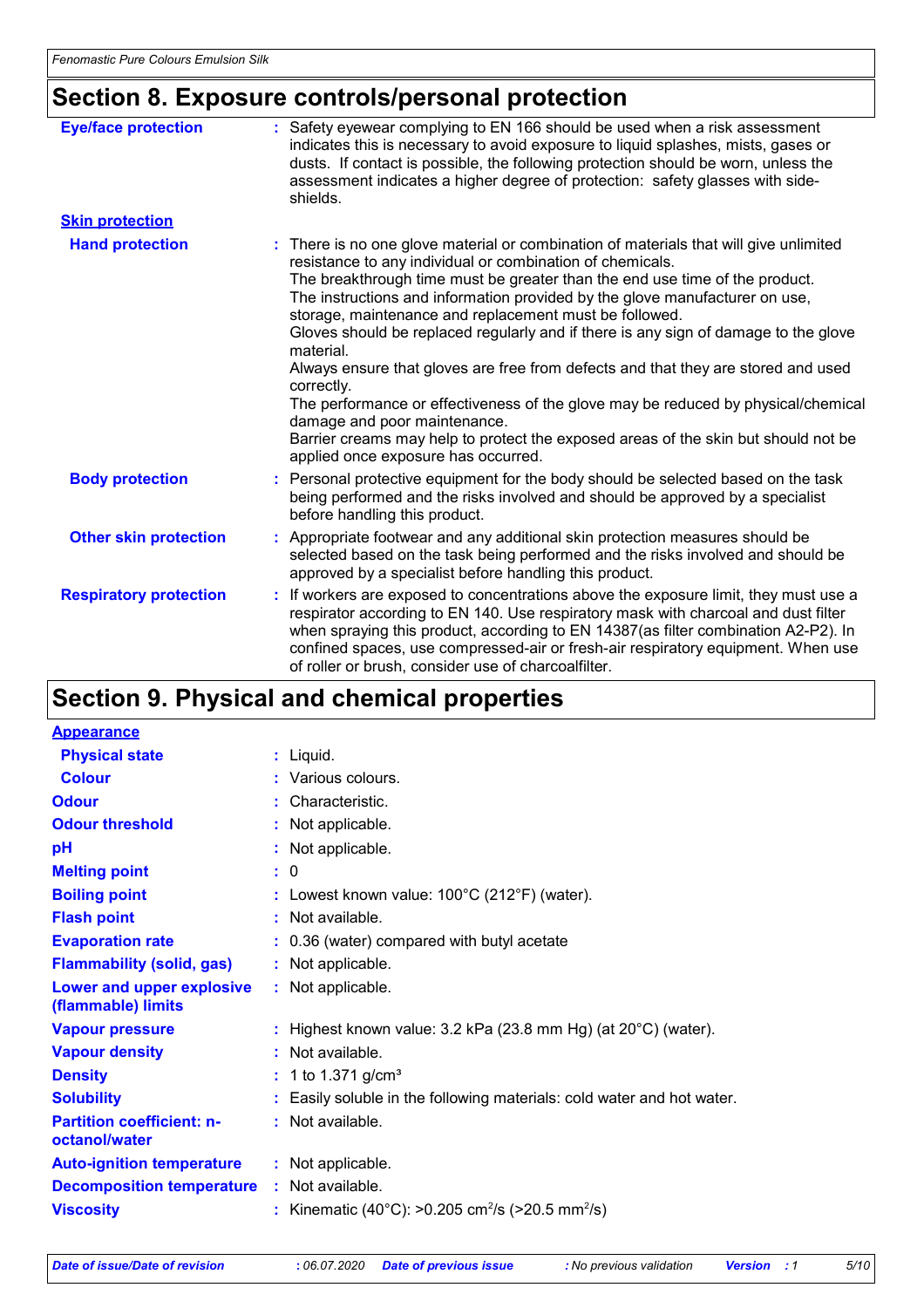## **Section 10. Stability and reactivity**

| <b>Reactivity</b>                            | : No specific test data related to reactivity available for this product or its ingredients.              |
|----------------------------------------------|-----------------------------------------------------------------------------------------------------------|
| <b>Chemical stability</b>                    | : The product is stable.                                                                                  |
| <b>Possibility of hazardous</b><br>reactions | : Under normal conditions of storage and use, hazardous reactions will not occur.                         |
| <b>Conditions to avoid</b>                   | : No specific data.                                                                                       |
| <b>Incompatible materials</b>                | : No specific data.                                                                                       |
| <b>Hazardous decomposition</b><br>products   | : Under normal conditions of storage and use, hazardous decomposition products<br>should not be produced. |

### **Section 11. Toxicological information**

#### **Information on toxicological effects**

#### **Acute toxicity**

| <b>Product/ingredient name</b> | <b>Result</b> | ∣Species | <b>Dose</b> | <b>Exposure</b> |
|--------------------------------|---------------|----------|-------------|-----------------|
| I ammonia                      | LD50 Oral     | Rat      | 350 mg/kg   |                 |
| $C(M)$ IT/MIT $(3:1)$          | LD50 Oral     | Rat      | 53 mg/kg    |                 |

#### **Irritation/Corrosion**

| <b>Product/ingredient name</b>                   | <b>Result</b>          | <b>Species</b>                       | <b>Score</b> | <b>Exposure</b>                | <b>Observation</b> |
|--------------------------------------------------|------------------------|--------------------------------------|--------------|--------------------------------|--------------------|
| l ammonia                                        | Eyes - Severe irritant | Rabbit                               |              | 250<br>Micrograms              |                    |
|                                                  | Eyes - Severe irritant | Rabbit                               |              | $ 0.5$ minutes<br>1 milligrams |                    |
| Alcohols, C16-18 and<br>C18-unsatd., ethoxylated | Skin - Mild irritant   | l Mammal -<br>species<br>unspecified |              |                                |                    |

#### **Sensitisation**

| <b>Product/ingredient name</b> | <b>Route of</b><br><b>exposure</b> | <b>Species</b>                  | <b>Result</b> |
|--------------------------------|------------------------------------|---------------------------------|---------------|
| C(M) T/MIT (3:1)               | skin                               | Mammal - species<br>unspecified | Sensitising   |

#### **Mutagenicity**

Not available.

#### **Carcinogenicity**

Not available.

#### **Reproductive toxicity**

Not available.

#### **Teratogenicity**

Not available.

#### **Specific target organ toxicity (single exposure)**

| <b>Name</b> | <b>Category</b> | <b>Route of</b><br>exposure | <b>Target organs</b>            |
|-------------|-----------------|-----------------------------|---------------------------------|
| Tammonia    | Category 3      | Not applicable.             | Respiratory tract<br>irritation |

#### **Specific target organ toxicity (repeated exposure)**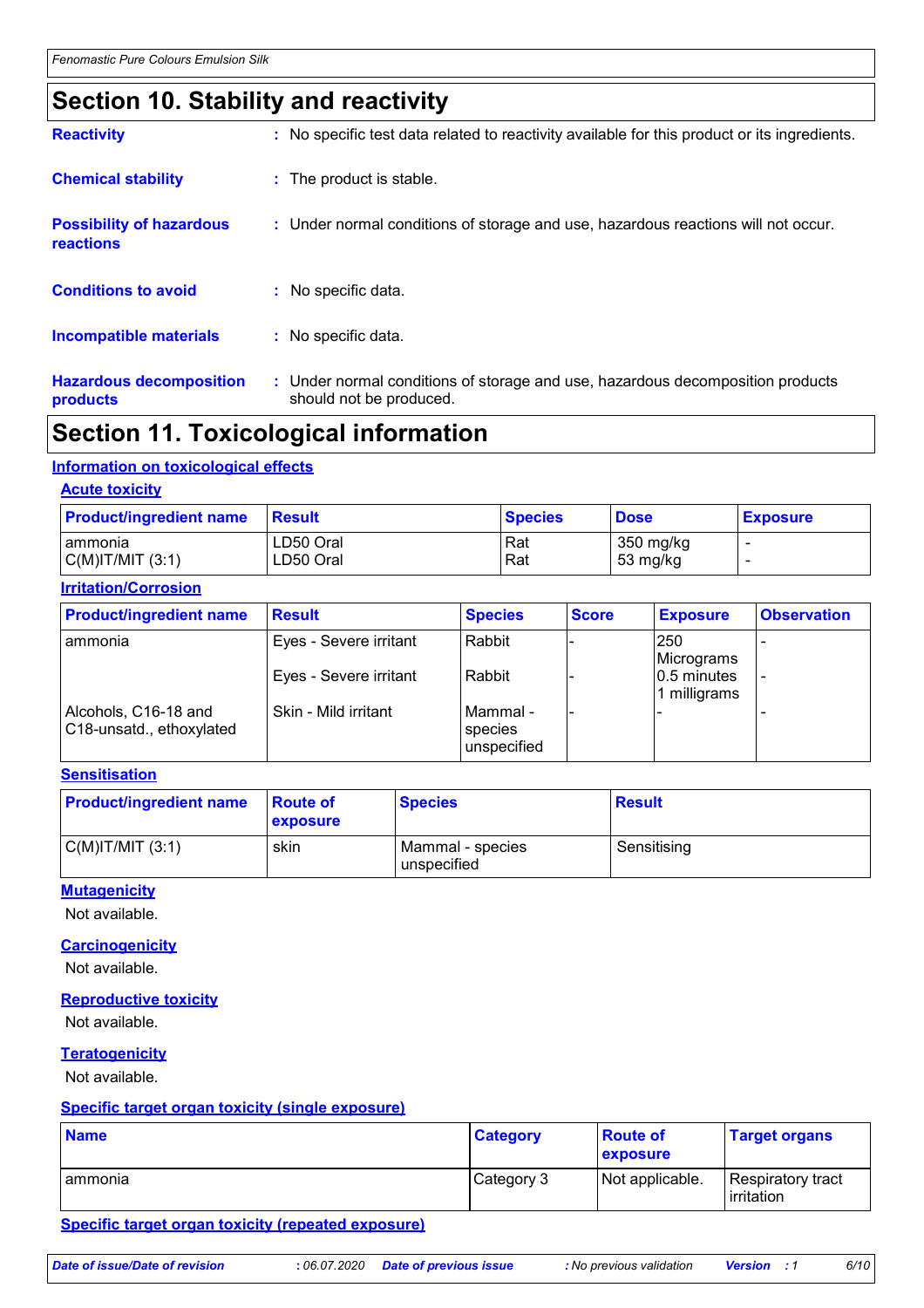## **Section 11. Toxicological information**

#### Not available.

#### **Aspiration hazard**

Not available.

| <b>Information on likely routes : Not available.</b><br>of exposure |                                                                                            |  |  |
|---------------------------------------------------------------------|--------------------------------------------------------------------------------------------|--|--|
| <b>Potential acute health effects</b>                               |                                                                                            |  |  |
| <b>Eye contact</b>                                                  | : No known significant effects or critical hazards.                                        |  |  |
| <b>Inhalation</b>                                                   | No known significant effects or critical hazards.                                          |  |  |
| <b>Skin contact</b>                                                 | May cause an allergic skin reaction.                                                       |  |  |
| <b>Ingestion</b>                                                    | : No known significant effects or critical hazards.                                        |  |  |
|                                                                     | <b>Symptoms related to the physical, chemical and toxicological characteristics</b>        |  |  |
| <b>Eye contact</b>                                                  | : No specific data.                                                                        |  |  |
| <b>Inhalation</b>                                                   | $:$ No specific data.                                                                      |  |  |
| <b>Skin contact</b>                                                 | Adverse symptoms may include the following:<br>irritation<br>redness                       |  |  |
| <b>Ingestion</b>                                                    | : No specific data.                                                                        |  |  |
|                                                                     | Delayed and immediate effects as well as chronic effects from short and long-term exposure |  |  |
| <b>Short term exposure</b>                                          |                                                                                            |  |  |
| <b>Potential immediate</b><br>effects                               | : Not available.                                                                           |  |  |
| <b>Potential delayed effects</b>                                    | : Not available.                                                                           |  |  |
| <b>Long term exposure</b>                                           |                                                                                            |  |  |
| <b>Potential immediate</b><br>effects                               | : Not available.                                                                           |  |  |
| <b>Potential delayed effects</b>                                    | : Not available.                                                                           |  |  |

**Potential chronic health effects**

Not available.

| <b>General</b>               | : Once sensitized, a severe allergic reaction may occur when subsequently exposed<br>to very low levels. |
|------------------------------|----------------------------------------------------------------------------------------------------------|
| <b>Carcinogenicity</b>       | : No known significant effects or critical hazards.                                                      |
| <b>Mutagenicity</b>          | : No known significant effects or critical hazards.                                                      |
| <b>Teratogenicity</b>        | : No known significant effects or critical hazards.                                                      |
| <b>Developmental effects</b> | : No known significant effects or critical hazards.                                                      |
| <b>Fertility effects</b>     | : No known significant effects or critical hazards.                                                      |

#### **Numerical measures of toxicity**

**Acute toxicity estimates**

Not available.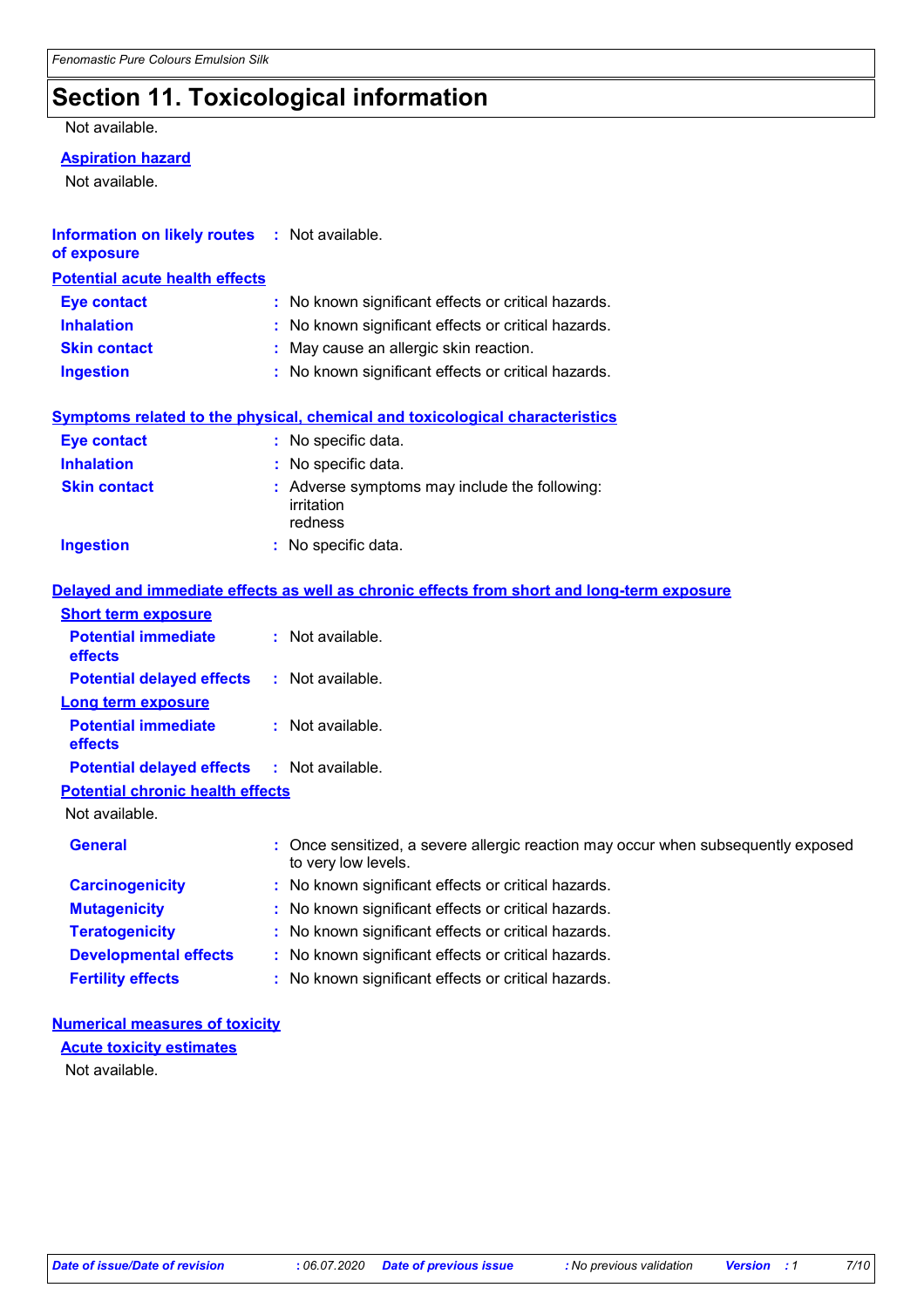## **Section 12. Ecological information**

#### **Toxicity**

| <b>Product/ingredient name</b>                   | <b>Result</b>                     | <b>Species</b>                       | <b>Exposure</b> |
|--------------------------------------------------|-----------------------------------|--------------------------------------|-----------------|
| l ammonia                                        | Acute EC50 0.101 mg/l Fresh water | Daphnia                              | 96 hours        |
|                                                  | Acute LC50 0.89 mg/l Fresh water  | Fish                                 | 96 hours        |
| Alcohols, C16-18 and<br>C18-unsatd., ethoxylated | Acute LC50 1.3 mg/l               | Fish                                 | 96 hours        |
| $C(M)$ IT/MIT $(3:1)$                            | Acute EC50 0.027 mg/l             | Algae - Selenastrum<br>capricornutum | 72 hours        |
|                                                  | Acute EC50 0.16 mg/l              | Daphnia - Daphnia magna              | 48 hours        |
|                                                  | Acute LC50 0.19 mg/l              | Fish - Oncorhynchus mykiss           | 96 hours        |
|                                                  | Chronic NOEC 0.1 mg/l             | Daphnia                              | 21 days         |
|                                                  | Chronic NOEC 0.05 mg/l            | Fish                                 | 14 days         |

#### **Persistence and degradability**

| <b>Product/ingredient name</b> | <b>Aquatic half-life</b> | <b>∣Photolysis</b> | <b>Biodegradability</b> |
|--------------------------------|--------------------------|--------------------|-------------------------|
| Tammonia                       |                          |                    | <b>Readily</b>          |
| C(M) T/MIT (3:1)               |                          |                    | <b>Not readily</b>      |

#### **Bioaccumulative potential**

| <b>Product/ingredient name</b>                                | $\mathsf{LogP}_\mathsf{ow}$ | <b>BCF</b> | <b>Potential</b> |
|---------------------------------------------------------------|-----------------------------|------------|------------------|
| I ammonia<br>Alcohols, C16-18 and<br>C18-unsatd., ethoxylated | 4.2                         |            | low<br>high      |

#### **Mobility in soil**

| <b>Soil/water partition</b> | : Not available. |
|-----------------------------|------------------|
| <b>coefficient (Koc)</b>    |                  |

**Other adverse effects** : No known significant effects or critical hazards.

### **Section 13. Disposal considerations**

### **Section 14. Transport information**

|                                   | <b>ADR/RID</b> |                               | <b>IMDG</b>              | <b>IATA</b>             |      |
|-----------------------------------|----------------|-------------------------------|--------------------------|-------------------------|------|
| <b>UN number</b>                  | Not regulated. | Not regulated.                |                          | Not regulated.          |      |
| <b>UN proper</b><br>shipping name | ٠              |                               |                          |                         |      |
|                                   |                |                               |                          |                         |      |
| Date of issue/Date of revision    | :06.07.2020    | <b>Date of previous issue</b> | : No previous validation | <b>Version</b><br>. . 1 | 8/10 |

**Disposal methods :**

The generation of waste should be avoided or minimised wherever possible. Disposal of this product, solutions and any by-products should at all times comply with the requirements of environmental protection and waste disposal legislation and any regional local authority requirements. Dispose of surplus and nonrecyclable products via a licensed waste disposal contractor. Waste should not be disposed of untreated to the sewer unless fully compliant with the requirements of all authorities with jurisdiction. Waste packaging should be recycled. Incineration or landfill should only be considered when recycling is not feasible. This material and its container must be disposed of in a safe way. Care should be taken when handling emptied containers that have not been cleaned or rinsed out. Empty containers or liners may retain some product residues. Avoid dispersal of spilt material and runoff and contact with soil, waterways, drains and sewers.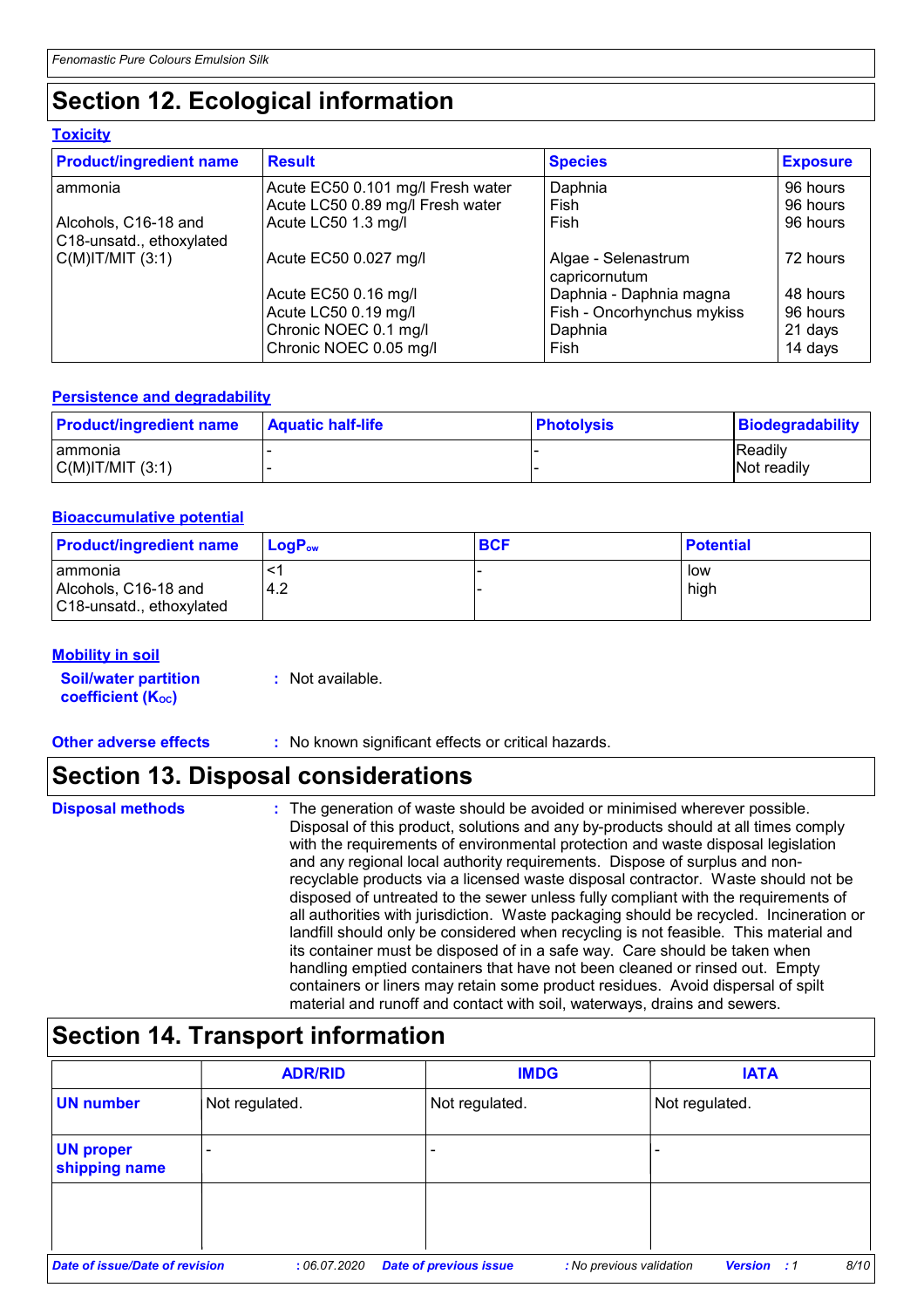## **Section 14. Transport information**

| <u>sooman in handbarthinginaman.</u> |                          |                |     |  |  |  |
|--------------------------------------|--------------------------|----------------|-----|--|--|--|
| <b>Transport hazard</b><br>class(es) | $\overline{\phantom{a}}$ |                |     |  |  |  |
| <b>Packing group</b>                 | $\blacksquare$           | $\overline{a}$ |     |  |  |  |
| <b>Environmental</b><br>hazards      | No.                      | No.            | No. |  |  |  |
| <b>Additional</b><br>information     |                          |                |     |  |  |  |

#### **Special precautions for user Transport within user's premises:** always transport in closed containers that are **:** upright and secure. Ensure that persons transporting the product know what to do in the event of an accident or spillage.

**Transport in bulk according :** Not available. **to Annex II of Marpol and the IBC Code**

## **Section 15. Regulatory information**

**Safety, health and environmental regulations specific for the product**

**:** No known specific national and/or regional regulations applicable to this product (including its ingredients).

#### **International regulations**

**Chemical Weapon Convention List Schedules I, II & III Chemicals** Not listed.

#### **Montreal Protocol (Annexes A, B, C, E)**

Not listed.

#### **Stockholm Convention on Persistent Organic Pollutants**

Not listed.

#### **Rotterdam Convention on Prior Informed Consent (PIC)**

Not listed.

### **UNECE Aarhus Protocol on POPs and Heavy Metals**

Not listed.

### **Section 16. Other information**

| <b>History</b>                    |                                                                                                                                                                                                                                                                                                                                                                                                                                                                                                                                                                                 |
|-----------------------------------|---------------------------------------------------------------------------------------------------------------------------------------------------------------------------------------------------------------------------------------------------------------------------------------------------------------------------------------------------------------------------------------------------------------------------------------------------------------------------------------------------------------------------------------------------------------------------------|
| Date of printing                  | : 06.07.2020                                                                                                                                                                                                                                                                                                                                                                                                                                                                                                                                                                    |
| Date of issue/Date of<br>revision | : 06.07.2020                                                                                                                                                                                                                                                                                                                                                                                                                                                                                                                                                                    |
| Date of previous issue            | : No previous validation                                                                                                                                                                                                                                                                                                                                                                                                                                                                                                                                                        |
| <b>Version</b>                    |                                                                                                                                                                                                                                                                                                                                                                                                                                                                                                                                                                                 |
| <b>Key to abbreviations</b>       | $\therefore$ ATE = Acute Toxicity Estimate<br><b>BCF = Bioconcentration Factor</b><br>GHS = Globally Harmonized System of Classification and Labelling of Chemicals<br>IATA = International Air Transport Association<br><b>IBC</b> = Intermediate Bulk Container<br><b>IMDG = International Maritime Dangerous Goods</b><br>LogPow = logarithm of the octanol/water partition coefficient<br>MARPOL = International Convention for the Prevention of Pollution From Ships,<br>1973 as modified by the Protocol of 1978. ("Marpol" = marine pollution)<br>$UN = United Nations$ |

| Date of issue/Date of revision | : 06.07.2020 Date of previous issue | : No previous validation | <b>Version</b> : 1 |  |
|--------------------------------|-------------------------------------|--------------------------|--------------------|--|
|--------------------------------|-------------------------------------|--------------------------|--------------------|--|